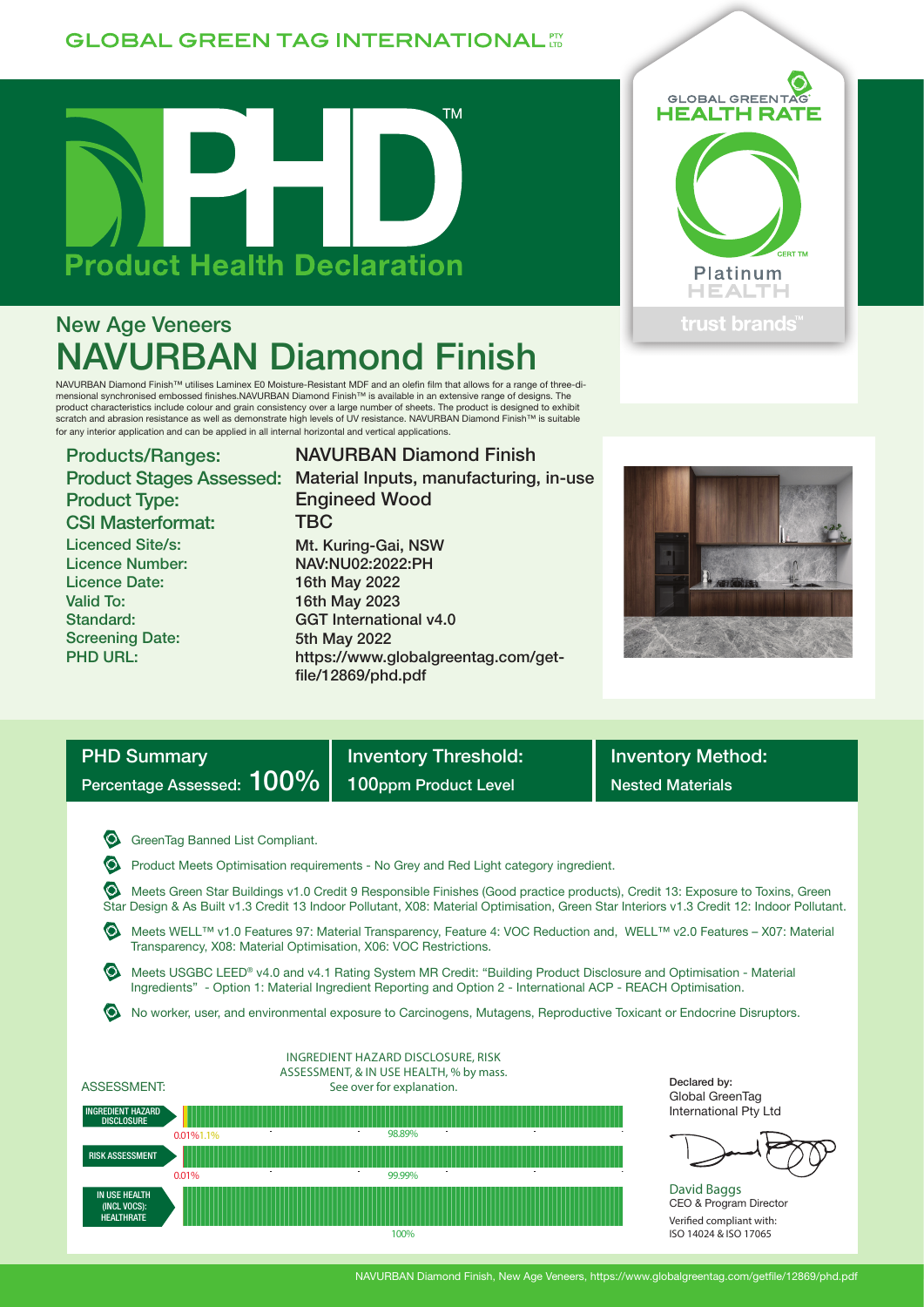#### 1.0 Scope

The Global GreenTag International (GGT) Product Health Declaration (PHD) has been designed to provide an additional level of service to the green product sector in facilitating an easier understanding of both the hazard and risk associated with any certified products and is intended to indicate:

- Chemical hazards of both finished product and unique ingredients to a minimum level of 100ppm for final product throughout the product life cycle, (including any VOC or other gaseous emissions);
- An assessment of exposure or risk associated with ingredient handling, product use, and disposal in relation to established mitigation and management processes;

It is not intended to assess:

- i. substances used or created during the manufacturing process unless they remain in the final product; or
- ii. substances created after the product is delivered for end use (e.g., if the product unusually degrades, combusts or otherwise changes chemical composition).

GGT PHDs are only issued to products that have passed GGT Standards' certification requirements. The Level of Assessment (BronzeHEALTH, SilverHEALTH GoldHEALTH or PlatinumHEALTH) rating relates ONLY to GGT Standard Sustainability Assessment Criteria 3, and is declared separately to the overall Bronze, Silver Gold or Platinum Green Tag Certification Mark Tier Levels.

#### 1.2 Preparing an PHD

GGT PHDs are prepared using Hazard Classifications from the UN Globally Harmonised System of Classification and Labelling of Chemicals (GHS) and as an outcome of a successful Application for Certification. Assessments are undertaken by GGT Qualified Exemplar Global Lead Auditors and subsequently accepted for Certification by the GGT Program Director (also a Qualified Exemplar Global Lead Auditor) under the Personal Products Standard v1.0/1.1, and Cleaning Products Standard v1.1/1.2 and above Program Rules.

#### 1.3 External Peer Review

Every GGT PHD is independently peer reviewed by an external Consultant Toxicologist and Member of the Australian College of Toxicology &Risk Assessment.

#### 2.0 Declaration of Ingredients

Where a manufacturer wishes recognition under a rating program that requires transparency of ingredients such as LEED v4.0 & v4.1, WELL v1 & v2, Living Building Challenge, Estidama etc., the following information is declared from audit:

| Colour       | <b>Ingredient Name</b>                                                                                                                                                                         |
|--------------|------------------------------------------------------------------------------------------------------------------------------------------------------------------------------------------------|
| Green        | <b>Ideal-Low</b><br>No concerns- ingredient safe at any level based on current known science, % of the ingredient, and relevance to use<br>context'                                            |
| Yellow       | <b>Medium to Low</b><br>Hazardous Ingredient with minor level of "Issue of Concern" depending on % of the ingredient, hazard level, and relevance<br>to use context'                           |
| Orange       | <b>Moderate</b><br>Hazardous ingredient with "Issue of Concern" or "Issue of Concern Minimised" depending on % of the ingredient, hazard<br>level, and relevance to use context'               |
| Red          | Problematic (Red): Target for Phase<br>Hazardous ingredient with 'Red Light" or "Red Light Minimised" concern depending on % of the ingredient, hazard level,<br>and relevance to use context' |
| Dark Red     | Very Problematic (Dark Red): Target for Phase<br>Very Hazardous ingredient with 'Red Light Exclusion" concern depending on % of the ingredient, hazard level, and relevance<br>to use context' |
| Grey         | Uncategorised<br>Not able to be categorised due to lack of toxicity impact information.                                                                                                        |
| <b>Black</b> | <b>Banned Ingredients</b><br>Petroleum, Parabens plus a wide range of compounds stipulated by cleaning/personal products standards.                                                            |

Global GreenTag International Pty Ltd (Global GreenTag) is not a medical professional organisation. Global GreenTag does not purport to provide medical advice, and makes no warranty, representation, or guarantee regarding the declaration that it provides in relation to any allergies, chemical sensitivities or any other medical condition, nor does Global GreenTag assume any liability whatsoever arising out of the application or use of any product or piece of equipment that has been chemically assessed by Global GreenTag.

The chemical assessments carried out provide transparent information peer reviewed by a consultant toxicologist regarding the chemical make-up and ingredients of certain materials and products, but such assessments are not to be taken as any form of medical assessment or health advice and are not targeted towards providing specific solutions to allergenic conditions or any other type of medical concerns.

Users must carry out their own investigations if they are concerned about specific medical conditions and the impact of certain products or ingredients in relation to specific medical concerns.

Global GreenTag takes no responsibility and is not liable in any way with respect to any medical or health issues arising from a person's use of materials or products that have been chemically assessed by Global GreenTag. Global GreenTag shall not be liable for any direct, indirect, punitive, incidental, special or consequential damages to property or life whatsoever, arising out of or connected with the use or misuse of any materials or products that have been assessed by Global GreenTag.

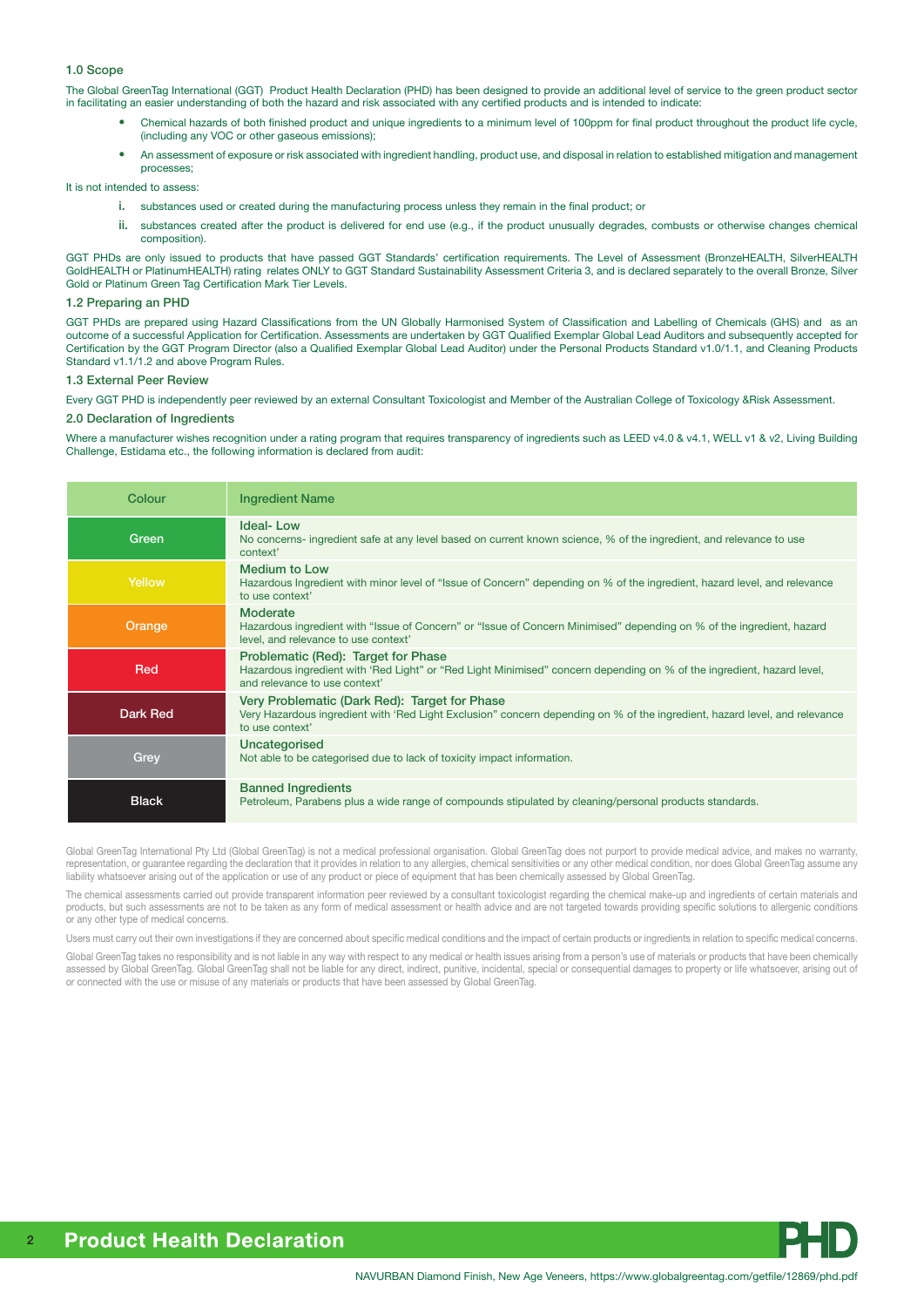| Ingredient<br>Name                        | CAS<br><b>Number OR</b><br><b>Function</b> | Proportion<br>in finished<br>product | <b>GHS, IARC</b><br>& Endocrine<br>Category                                                                                                                                | <b>REACH</b><br>Compliance | Ingredient<br>Assessment | <b>Whole Of</b><br>Life<br>Assessment | In Use<br>Health<br>Assessment | Comment                                                                                                                                                                                                                                                                                                                                                                                                                                                                                                                                                                                                                                                                                                                                                                                                                                       |  |  |
|-------------------------------------------|--------------------------------------------|--------------------------------------|----------------------------------------------------------------------------------------------------------------------------------------------------------------------------|----------------------------|--------------------------|---------------------------------------|--------------------------------|-----------------------------------------------------------------------------------------------------------------------------------------------------------------------------------------------------------------------------------------------------------------------------------------------------------------------------------------------------------------------------------------------------------------------------------------------------------------------------------------------------------------------------------------------------------------------------------------------------------------------------------------------------------------------------------------------------------------------------------------------------------------------------------------------------------------------------------------------|--|--|
| Declaration                               | Olefin film                                | $1.0 - 10%$                          | <b>None</b>                                                                                                                                                                | OK                         |                          |                                       |                                | <b>Recycled Content: None</b><br>Nanomaterials: No                                                                                                                                                                                                                                                                                                                                                                                                                                                                                                                                                                                                                                                                                                                                                                                            |  |  |
| E0 MR MDF                                 |                                            |                                      |                                                                                                                                                                            |                            |                          |                                       |                                |                                                                                                                                                                                                                                                                                                                                                                                                                                                                                                                                                                                                                                                                                                                                                                                                                                               |  |  |
| <b>Wood particles</b>                     | Substrate                                  | $>60\%$                              | <b>None</b>                                                                                                                                                                | <b>OK</b>                  |                          |                                       |                                | <b>Recycled Content: None</b><br>Nanomaterials: No                                                                                                                                                                                                                                                                                                                                                                                                                                                                                                                                                                                                                                                                                                                                                                                            |  |  |
| Urea                                      | 25036-13-9                                 | 10-30%                               | H226(Flam. Liq. 3)<br>H319(Eye Irrit. 2)<br>H412(Aquatic<br>Chronic 3)                                                                                                     | OK                         |                          |                                       |                                | This substance causes serious eye<br>irritation, is a flammable liquid and<br>vapour and is harmful to aquatic life<br>with long lasting effects. However, the<br>manufacturer has Environmental policy<br>and Work Health Safety (WHS) policy in<br>place. Therefore, its not exposed to the<br>end user.                                                                                                                                                                                                                                                                                                                                                                                                                                                                                                                                    |  |  |
| Paraffin wax                              | 8002-74-2                                  | < 2%                                 | None                                                                                                                                                                       | OK                         |                          |                                       |                                | <b>Recycled Content: None</b><br>Nanomaterials: No                                                                                                                                                                                                                                                                                                                                                                                                                                                                                                                                                                                                                                                                                                                                                                                            |  |  |
| Formadehyde                               | $50 - 00 - 0$                              | < 0.1%                               | H301 (Acute Tox. 3)<br>H311(Acute Tox. 3)<br>H314(Skin Corr. 1B)<br>H317(Skin Sens. 1)<br>H331 (Acute Tox. 3)<br>H350(Carc. 1B)<br>H341(Muta. 2)                           | OK                         |                          |                                       |                                | This substance is toxic if swallowed,<br>is toxic in contact with skin, causes<br>severe skin burns and eye damage, is<br>toxic if inhaled, may cause cancer, is<br>suspected of causing genetic defects<br>and may cause an allergic skin reaction.<br>However, formadehyde is embeded<br>into the final product and became inert.<br>Additonally, the test reuslt shows the<br>formaldehyde emission rate is<br>0.023mg/m2/hr (significantly under<br>the benchmark limit of 0.1mg/m2/<br>hr). Therefore, its not exposed to<br>the end users.                                                                                                                                                                                                                                                                                              |  |  |
| Isocyanate prepolymer                     | Adhesive                                   | $0.1 - 1%$                           | $H319$ (Eye Irrit. 2)<br>H334(Resp. Sens. 1)<br>H315(Skin Irrit. 2)<br>H317(Skin Sens. 1)                                                                                  | OK                         |                          |                                       |                                | This substance causes eye irritation, is<br>harmful if inhaled, causes skin irritation,<br>may cause an allergic skin reaction.<br>However, the concentration of the sub-<br>stance is very low and it is unlikely that<br>user is exposed to this substance. The<br>product reacts to form an inert polymer<br>that no longer possesses the risks of the<br>prepolymers. The adhesive is applied in-<br>side and covered by the outer sheet, the<br>manufacturer has Environmental policy<br>and Work Health Safety (WHS) policy in<br>place. Therefore, its not exposed to the<br>end user.                                                                                                                                                                                                                                                 |  |  |
| Methylene bisphenyl<br>diisocyanate (MDI) | $101 - 68 - 8$                             | $0 - 0.01%$                          | H319(Eye Irrit. 2)<br>H334(Resp. Sens. 1)<br>H315(Skin Irrit. 2)<br>H317(Skin Sens. 1)<br>H351(Carc. 2)<br>H332(Acute Tox. 4)<br><b>H373(STOT RE 2)</b><br>H335(STOT SE 3) | OK                         |                          |                                       |                                | This substance causes serious eye irri-<br>tation, is harmful if inhaled, is suspected<br>of causing cancer, may cause damage<br>to organs through prolonged or repeat-<br>ed exposure, causes skin irritation, may<br>cause an allergic skin reaction, may<br>cause allergy or asthma symptoms or<br>breathing difficulties if inhaled and may<br>cause respiratory irritation. However,<br>the concentration of the substance<br>is very low and it is unlikely that user<br>is exposed to this substance. The<br>products reacts to form an inert polymer<br>that no longer possesses the risks of the<br>prepolymers. The adhesive is applied in-<br>side and covered by the outer sheet, the<br>manufacturer has Environmental policy<br>and Work Health Safety (WHS) policy in<br>place. Therefore, its not exposed to the<br>end user. |  |  |
| Declaration                               | Adhesive                                   | $0.1 - 1%$                           | <b>None</b>                                                                                                                                                                | OK                         |                          |                                       |                                | <b>Recycled Content: None</b><br>Nanomaterials: No                                                                                                                                                                                                                                                                                                                                                                                                                                                                                                                                                                                                                                                                                                                                                                                            |  |  |

#### Comments:

VOC emissions: TVOC emission rate is 0.053mg/m2/hr (within the benchmark limit less than 0.5mg/m2/hr) use test method ASTM D5116-17 "Standard Guide for Small-Scale" Environmental Chamber Determinations of Organic Emissions from Indoor Material/Products". Tested by FORAY Laboratories (NATA Accreditation 1231) in November 2021.

Formaldehyde emissions: formaldehyde emission rate is 0.040mg/m2/hr (within the benchmark limit less than 0.1mg/m2/hr) use test method ASTM D5116-17. Tested by FORAY Laboratories (NATA Accreditation 1231) in November 2021. The formaldehyde concentration comply with E0 rating.